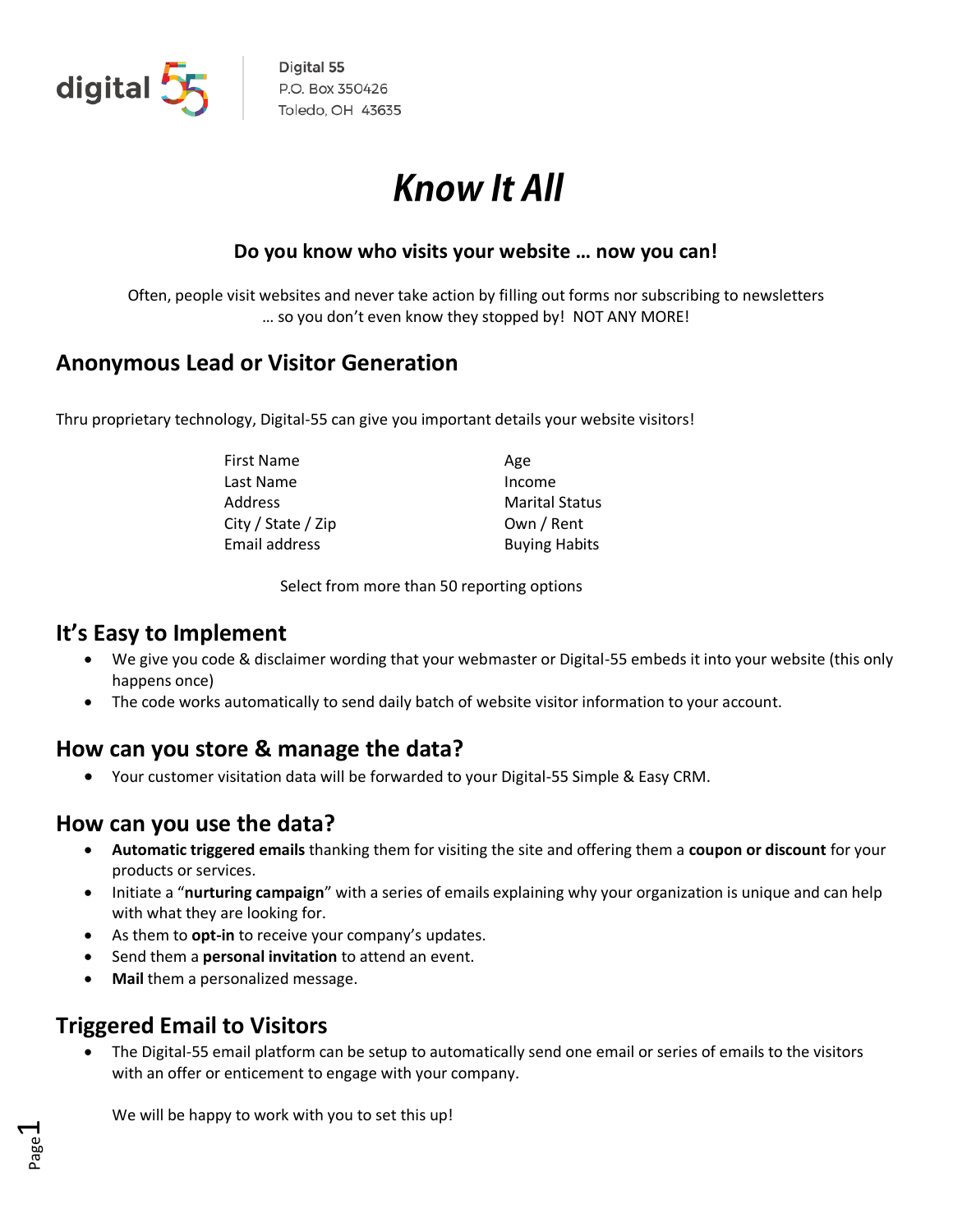

Digital 55 P.O. Box 350426 Toledo, OH 43635

# **Quality of Visitor Information**

Match rate of data to visitor traffic: 62%

Data you receive is for potential customer or individuals who visit your site.

Website BOT & Business traffic will automatically be discarded and you are never charged for it.

Duplicate Filter Options:

Receive ALL rolling duplicated traffic

|                            | (Good for some businesses, but not all. Indicated high interest because it<br>includes multiple visits by the same person) |
|----------------------------|----------------------------------------------------------------------------------------------------------------------------|
| <b>Rolling Suppression</b> |                                                                                                                            |
| 7 Days                     | (Eliminates duplicate visits by same person for specific period of time.                                                   |
| 15 Days                    | Duplicate traffic will appear after the suppression period if they return.)                                                |
| 30 Days                    |                                                                                                                            |
|                            |                                                                                                                            |

#### **Customize the Visitor Information**

Tell us the type of information that is important to you handle the details!

Data can include:

| <b>Consumer Database</b> |  |
|--------------------------|--|
| First name               |  |
| Last name                |  |
| Address                  |  |
| City, State, zip, zip+4  |  |
| Delivery Point Bar Code  |  |
| Carrier Route            |  |
| County MSA               |  |
| Gender                   |  |
| Age                      |  |
| Dwelling type            |  |
| Yr Home Built            |  |
| Est. Home Value          |  |
| Est. Income              |  |
| Net Worth                |  |
| Home-Own/Rent            |  |

# Yrs in Residence Age of Mortgage Adjustable/Fixed Loan to Value Ratio Loan Applicant Mail Order Buyers Donor Ethnicity Education Language Preference **Occupation** Cell Phone/Carrier Auto Make/Model/Year Personal Water Craft Boat Home Based Business

Online College/Trade College Student Debt Consolidation Inquiry Gambler Health Enthusiast Investor BizOp Outdoorsmen DIY Home / Auto Presence of Children Tobacco User/Smoker Alcohol User Vision Impaired Insurance Purchaser Vehicle Maintenance Online Ticket/Movie Purchaser Technology Enthusiast